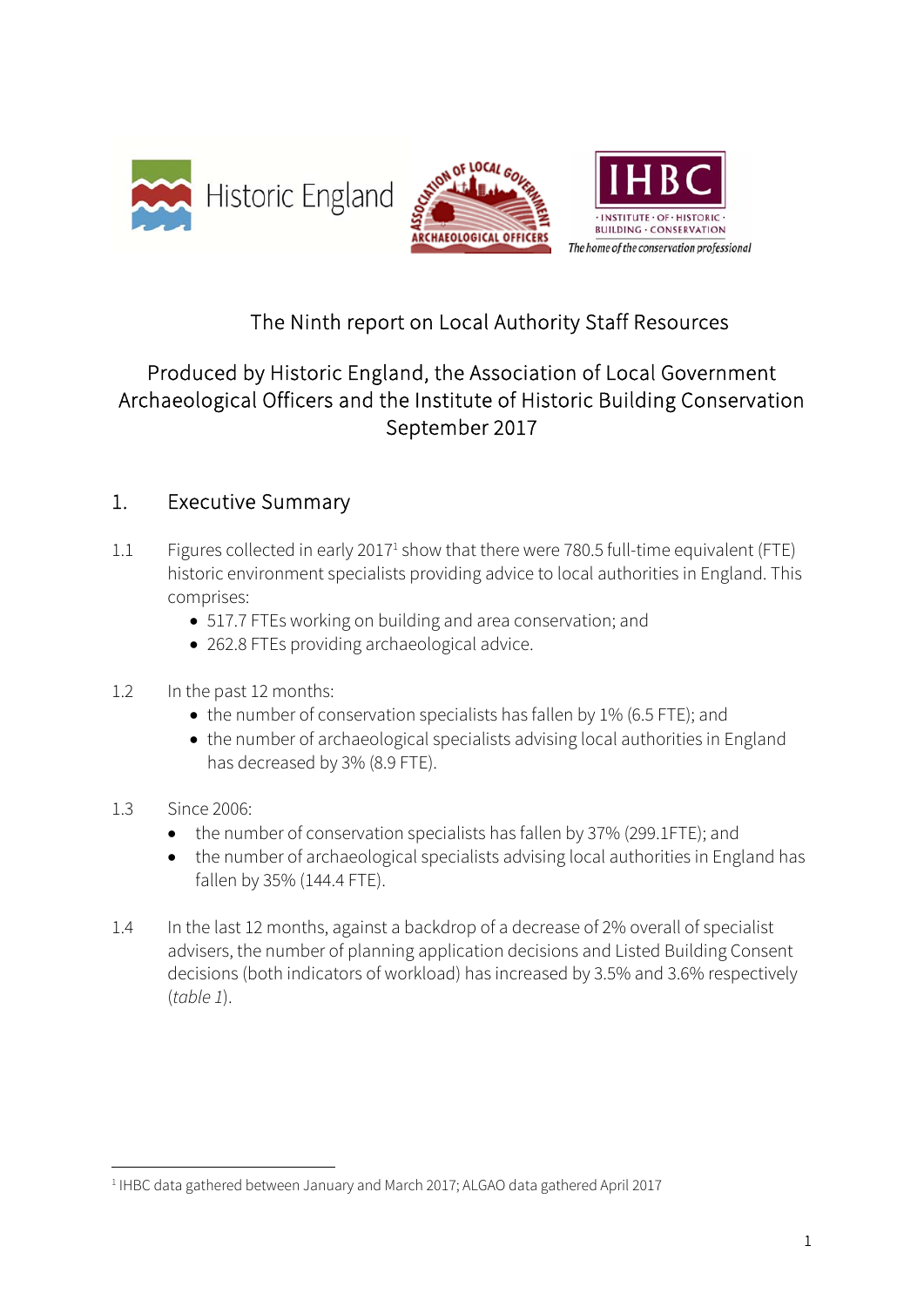## 2 Introduction

- 2.1 This report compares the levels of historic environment staff resources in local authorities in the early months of 2017 with those available since 2003 but collected consistently since 2006.
- 2.2 This report has been produced by Historic England in partnership with the Association of Local Government Archaeological Officers (ALGAO), the forum representing archaeologists working for local authorities and national parks and advising on all aspects of the historic environment; and the Institute of Historic Building Conservation (IHBC), the professional body for building conservation practitioners and historic environment experts, many of whom work in local government.
- 2.3 The data collected for this report is not limited to those FTEs directly employed by a local authority, but reflects the advice provided via the increasing variety of emerging models of service, for example shared services, Service Level Agreements, Trusts and contractors.
- 2.4 This report updates the position recorded in its predecessor report (published in August 2016) on the changes in levels of expert staffing resources in local authorities and includes data available on the numbers of planning application decisions. The source of that data is the Department for Communities and Local Government https://www.gov.uk/government/statistical-data-sets/live-tables-on-planningapplication-statistics and it covers the 2016/17 financial year.

# 3 Local authority specialist provision

- 3.1 In early 2017 there were 780.5 FTE historic environment specialists providing expert advice to local authorities in England. This was made up of 517.7 providing advice on building and area conservation and 262.8 providing archaeological advice<sup>2</sup>.
- 3.2 These figures are for permanent, temporary, and consultancy full- and part-time staff (shown as FTE). The posts are those for which a related historic environment professional or academic qualification is required and for other staff, not qualified, who are engaged on equivalent work. Administrative staff are not included. Time spent directly managing staff is counted, as it has a direct consequence for the management of the historic environment. The management time of the head of a historic environment team is therefore included, whereas that of the head of a group which includes the historic environment team is not.

1

<sup>2</sup> Figures rounded to one decimal place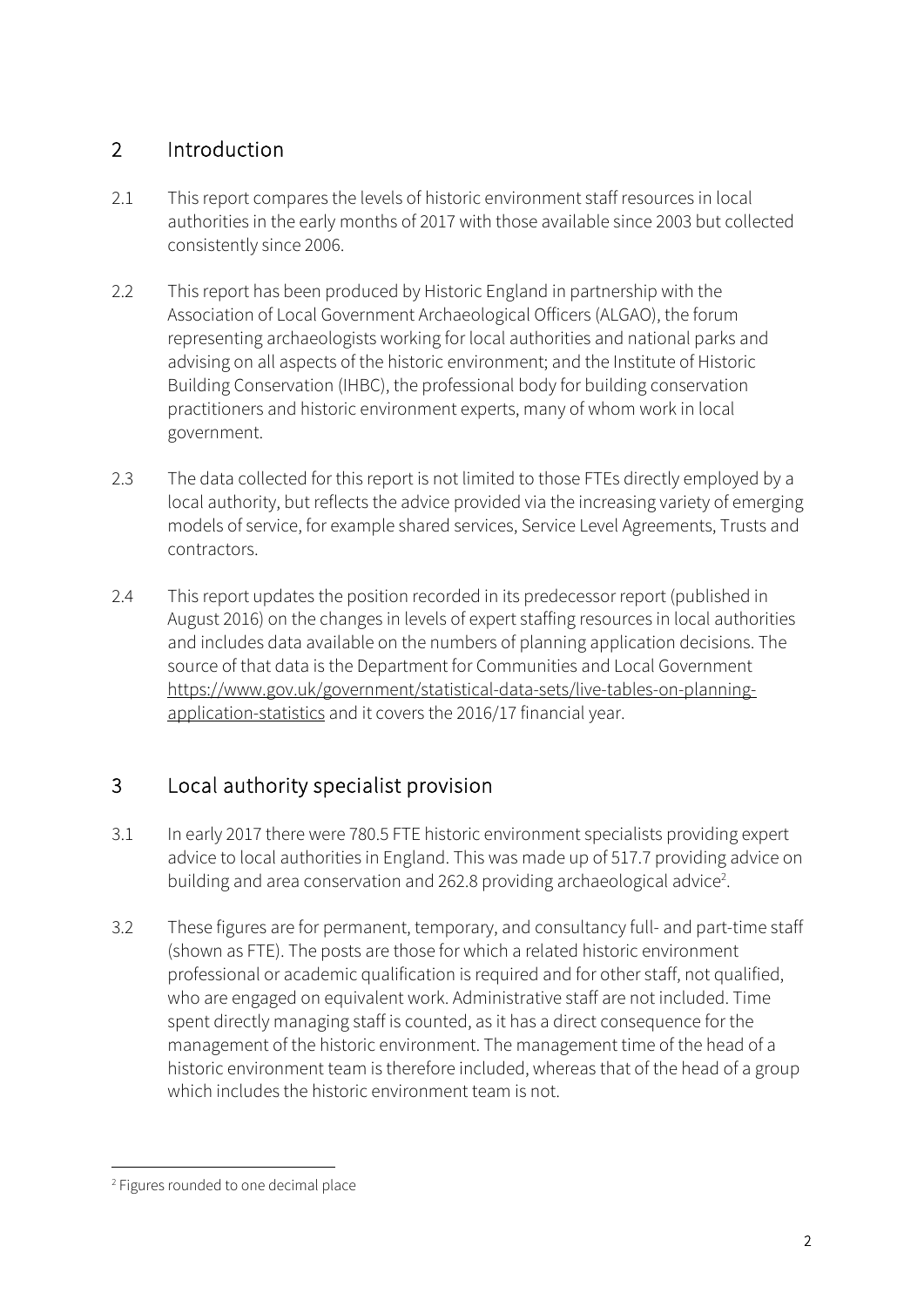- 3.3 The data was collected by ALGAO and IHBC. ALGAO has been collecting figures on local government archaeological staff resources on an annual basis since 1998; IHBC has also produced consistent figures in 2006, 2008, 2011, 2012, 2013, 2014, 2015, 2016 and 2017 with broadly equivalent figures available from the Local Authority Conservation Provision Survey of 2003. Although there is more data for the archaeological resource, this report looks at the years for which both archaeological and building conservation data is available. These are 2003, 2006, 2008, 2009/10, and then annually from 2011 to 2017.
- 3.4 The data shows that the aggregate decrease in specialist advice is continuing. Over the last year the number of specialist providing archaeological advice dropped by 8.9 FTE and the number of conservation specialists providing advice has fallen by 6.9 FTE (figure 1).

Figure 1, conservation, archaeological and total specialist advice expressed as FTEs (figures for 2004, 2005 and 2007 have been extrapolated).



### 4 Regional breakdown

- 4.1 The regional breakdown of the data highlights a major feature of the impact of the recent local authority budgetary cuts. It is clear that their impact and how authorities have responded to them has varied from place to place.
- 4.2 Figure 2 shows the percentage decrease in specialist historic environment advisors since 2006 for each of the Historic England local office areas. This serves to highlight the variation with numbers falling by over 50% in the North West, compared to 24% (which is still significant) in the East of England.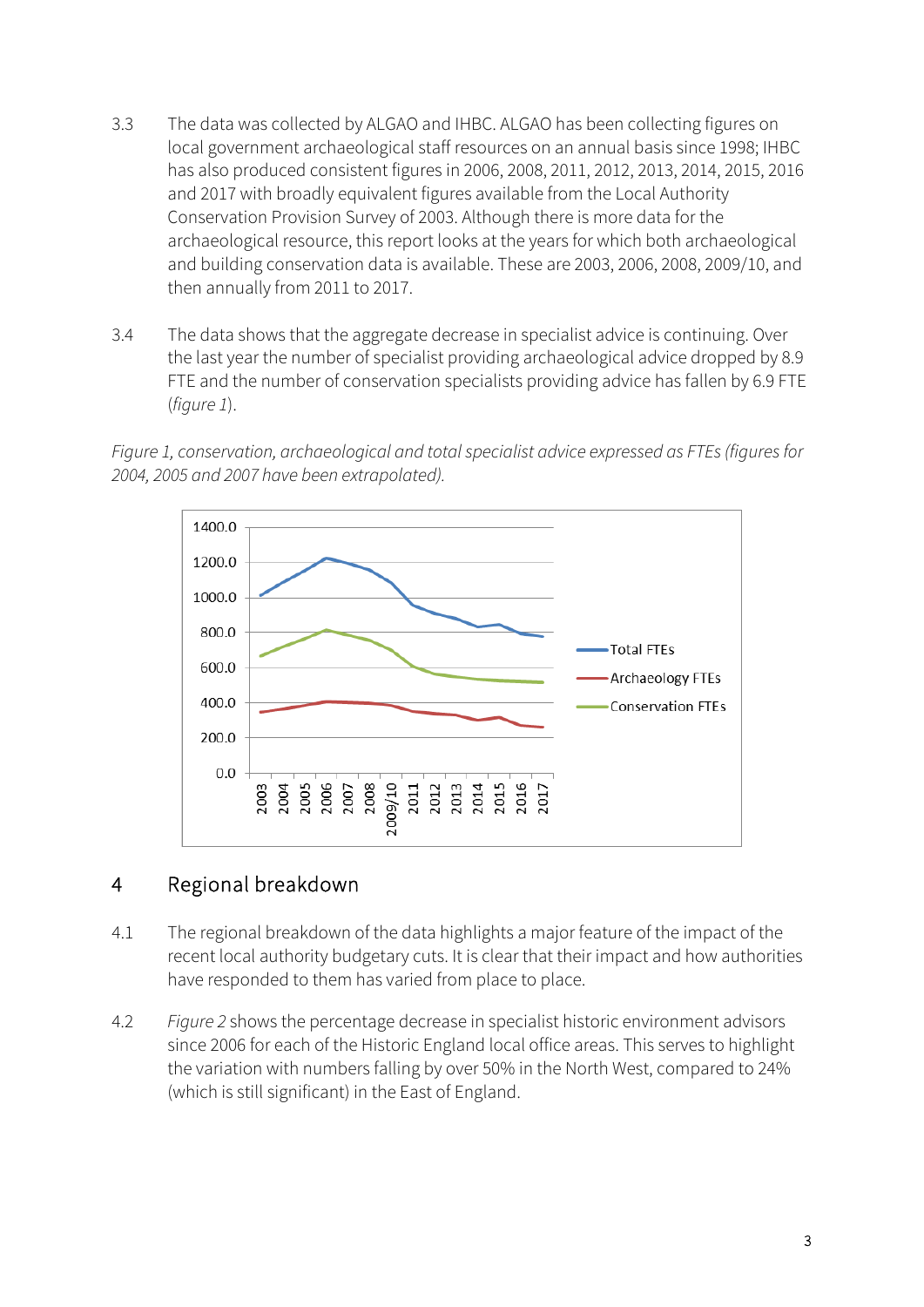Figure 2, all specialist advisers, combining conservation and archaeological FTE, percentage fall since 2006.



4.3 Figure 3 shows the variation of cuts to expert conservation advisors across the different Historic England local office areas. For example, the North East saw a 6% (1.5FTEs) decrease in FTEs over the last year, whilst London witnessed an increase of 7% (6.1FTEs) over the same period. Of particular note is the sharp fall in capacity in the East of England over the last 3 years (12% or 9.4FTEs).

Figure 3, total FTE conservation advisors broken down by Historic England local office area.

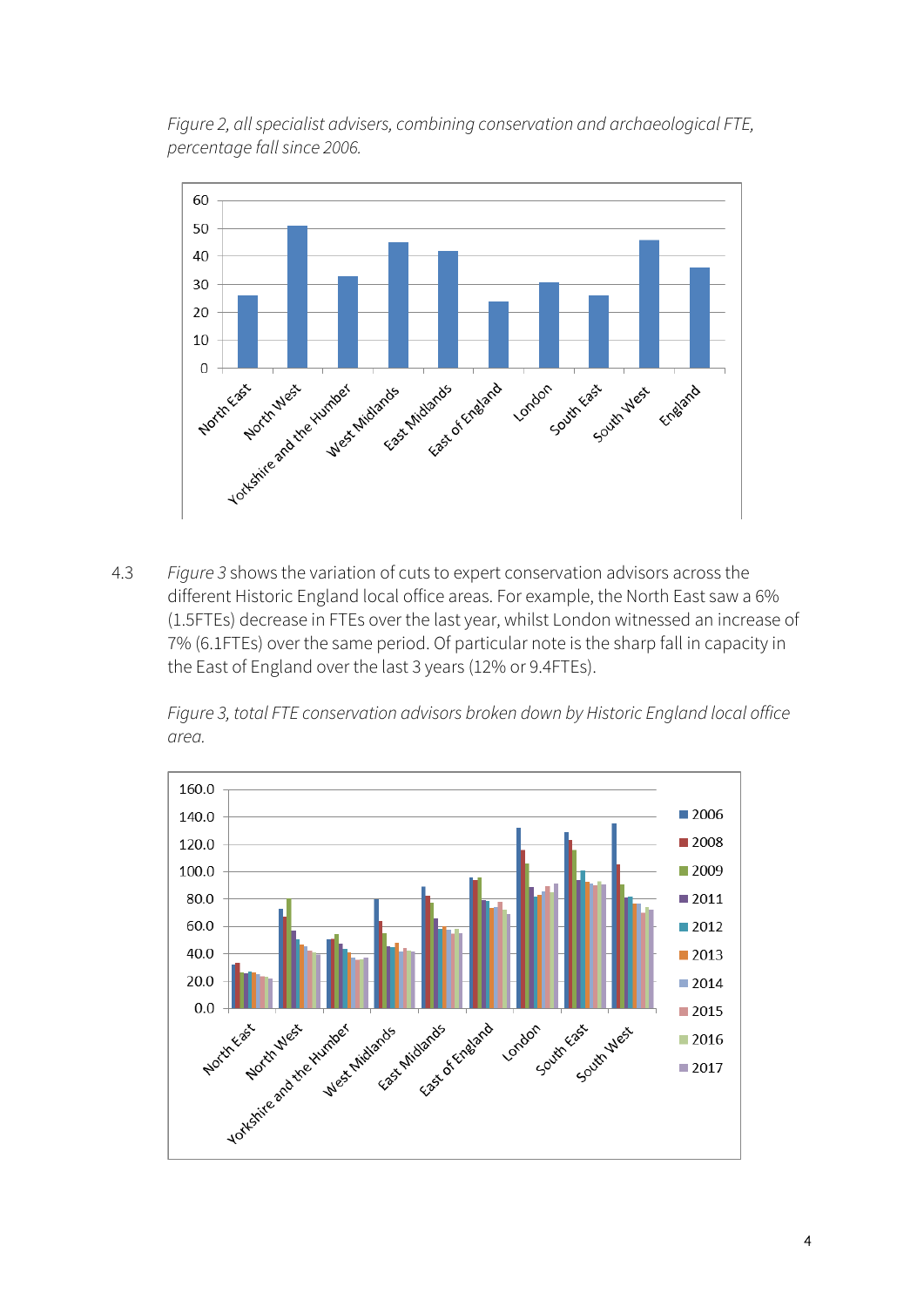4.4 The picture for archaeological provision remains less uniform than that for conservation (this is likely to be because of the higher proportion of temporary, project based, staff captured by the data). The East Midlands saw a fall of 19% (5.3FTEs) over the last year, which the North West saw an increase of over 9% (1FTE).

Figure 4, total FTE archaeological advisors broken down by Historic England local office area.



# 5 Planning data 2016/17

5.1 The Department for Communities and Local Government (CLG)<sup>3</sup> planning data shows that the number of planning application decisions and Listed Building Consent application decisions have both risen since 2016.

Table 1, Planning and LBC decisions 2015/16 and 2016/17

|                                    | 2015/16 | 2016/17 | % change |
|------------------------------------|---------|---------|----------|
| Planning Application decisions     | 424,707 | 439.612 | $+3.5%$  |
| Listed Building Consents decisions | 30,193  | 31,285  | $+36\%$  |

Figure 5 shows an overall decline between 2003/4and 2009/10 followed by a relative plateau with small fluctuations year on year, followed by a steady increase in recent years.

<sup>1</sup> <sup>3</sup> https://www.gov.uk/government/statistical-data-sets/live-tables-on-planning-application-statistics